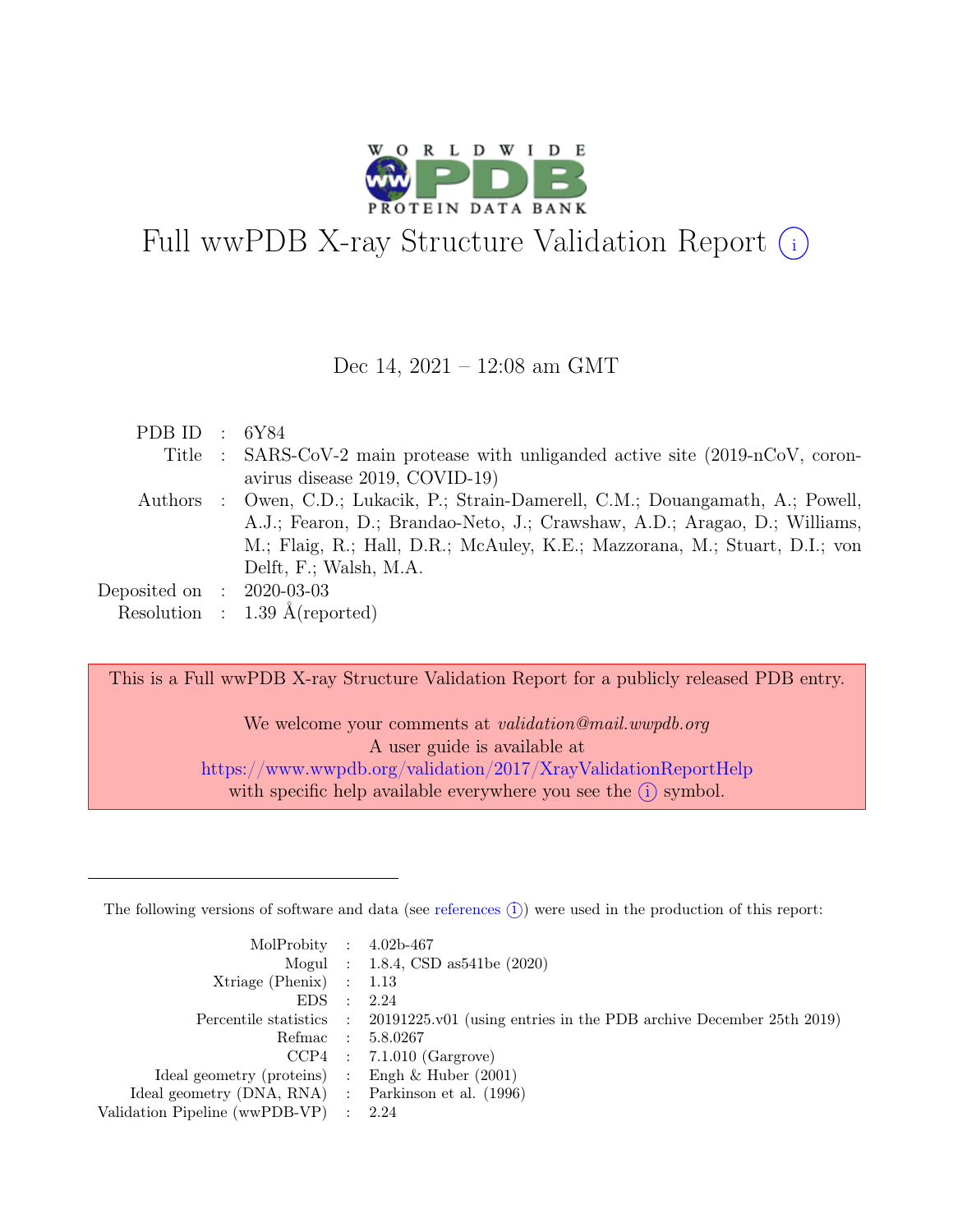# 1 Overall quality at a glance  $(i)$

The following experimental techniques were used to determine the structure: X-RAY DIFFRACTION

The reported resolution of this entry is 1.39 Å.

Percentile scores (ranging between 0-100) for global validation metrics of the entry are shown in the following graphic. The table shows the number of entries on which the scores are based.



| Metric                | Whole archive | Similar resolution                                                |  |
|-----------------------|---------------|-------------------------------------------------------------------|--|
|                       | $(\#Entries)$ | $(\# \text{Entries}, \text{ resolution } \text{range}(\text{A}))$ |  |
| $R_{free}$            | 130704        | $1714(1.40-1.40)$                                                 |  |
| Clashscore            | 141614        | 1812 (1.40-1.40)                                                  |  |
| Ramachandran outliers | 138981        | $1763(1.40-1.40)$                                                 |  |
| Sidechain outliers    | 138945        | 1762 (1.40-1.40)                                                  |  |
| RSRZ outliers         | 127900        | 1674 (1.40-1.40)                                                  |  |

The table below summarises the geometric issues observed across the polymeric chains and their fit to the electron density. The red, orange, yellow and green segments of the lower bar indicate the fraction of residues that contain outliers for  $\geq$ =3, 2, 1 and 0 types of geometric quality criteria respectively. A grey segment represents the fraction of residues that are not modelled. The numeric value for each fraction is indicated below the corresponding segment, with a dot representing fractions <=5% The upper red bar (where present) indicates the fraction of residues that have poor fit to the electron density. The numeric value is given above the bar.

| Mol      | $\gamma$ hain | Length | Quality of chain |    |
|----------|---------------|--------|------------------|----|
|          |               |        | 4%               |    |
| <b>.</b> |               | 306    | 93%              | 6% |

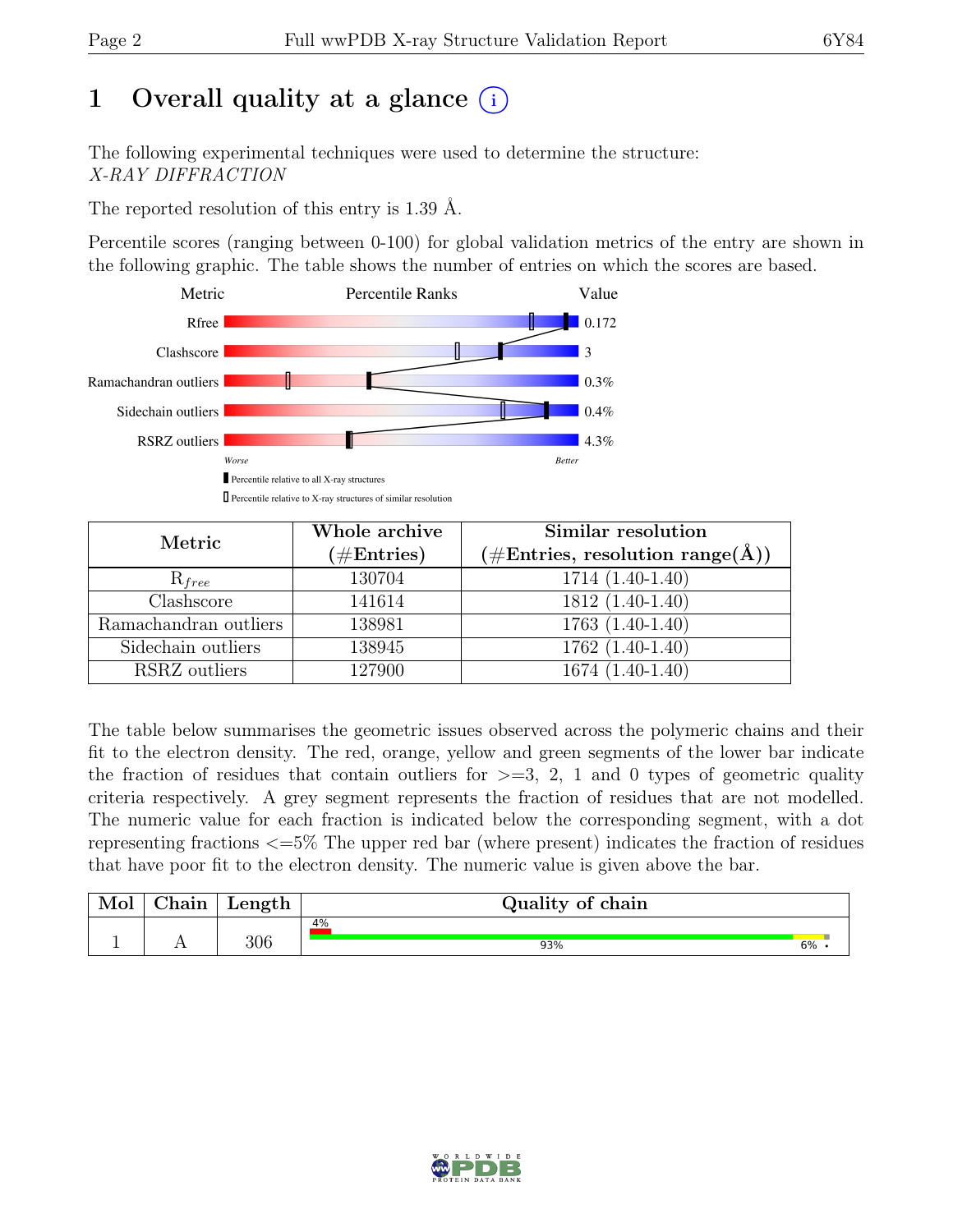## 2 Entry composition  $(i)$

There are 3 unique types of molecules in this entry. The entry contains 2950 atoms, of which 0 are hydrogens and 0 are deuteriums.

In the tables below, the ZeroOcc column contains the number of atoms modelled with zero occupancy, the AltConf column contains the number of residues with at least one atom in alternate conformation and the Trace column contains the number of residues modelled with at most 2 atoms.

• Molecule 1 is a protein called 3C-like proteinase nsp5.

| Mol | Chain | Residues |                        |      | <b>Atoms</b> |     | $\text{ZeroOcc}$   AltConf   Trace |    |  |
|-----|-------|----------|------------------------|------|--------------|-----|------------------------------------|----|--|
|     |       | 304      | $\text{Total}$<br>2543 | 1604 | 433          | 479 |                                    | 26 |  |

• Molecule 2 is DIMETHYL SULFOXIDE (three-letter code: DMS) (formula:  $C_2H_6OS$ ).



| Mol | Chain   Residues | Atoms                                                 | $ZeroOcc \   \$ AltConf |
|-----|------------------|-------------------------------------------------------|-------------------------|
|     |                  | Total C<br>S<br>2<br>$\blacksquare$ 1                 |                         |
|     |                  | Total C O<br>2 1                                      |                         |
|     |                  | Total<br>$C$ O<br>2<br>$\blacksquare$                 |                         |
|     |                  | Total<br>$\mathcal{C}$<br>$\mathcal{D}_{\mathcal{L}}$ |                         |

• Molecule 3 is water.

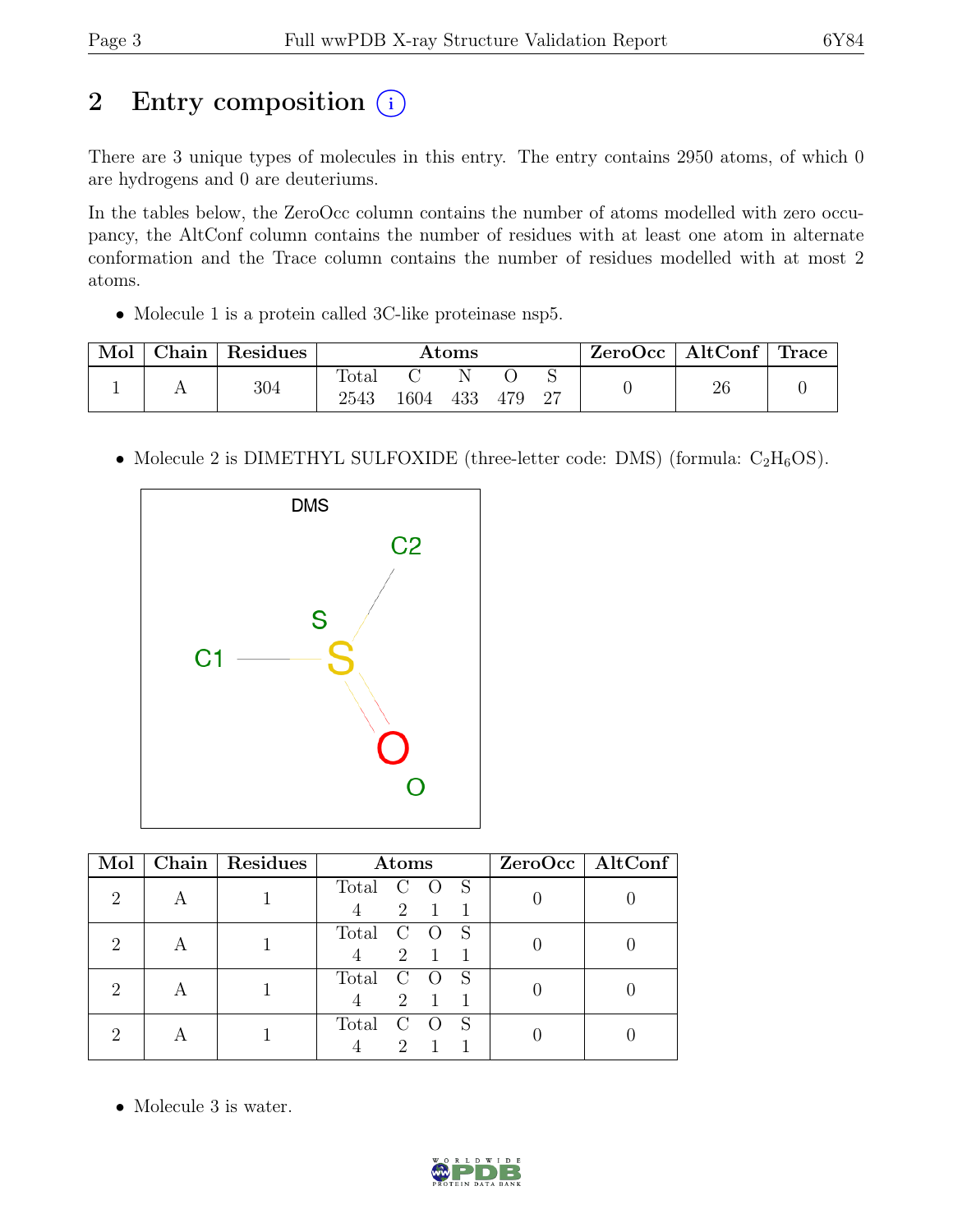|  | Mol   Chain   Residues | Atoms               | $\vert$ ZeroOcc $\vert$ AltConf $\vert$ |  |
|--|------------------------|---------------------|-----------------------------------------|--|
|  | 391                    | Total<br>391<br>391 |                                         |  |

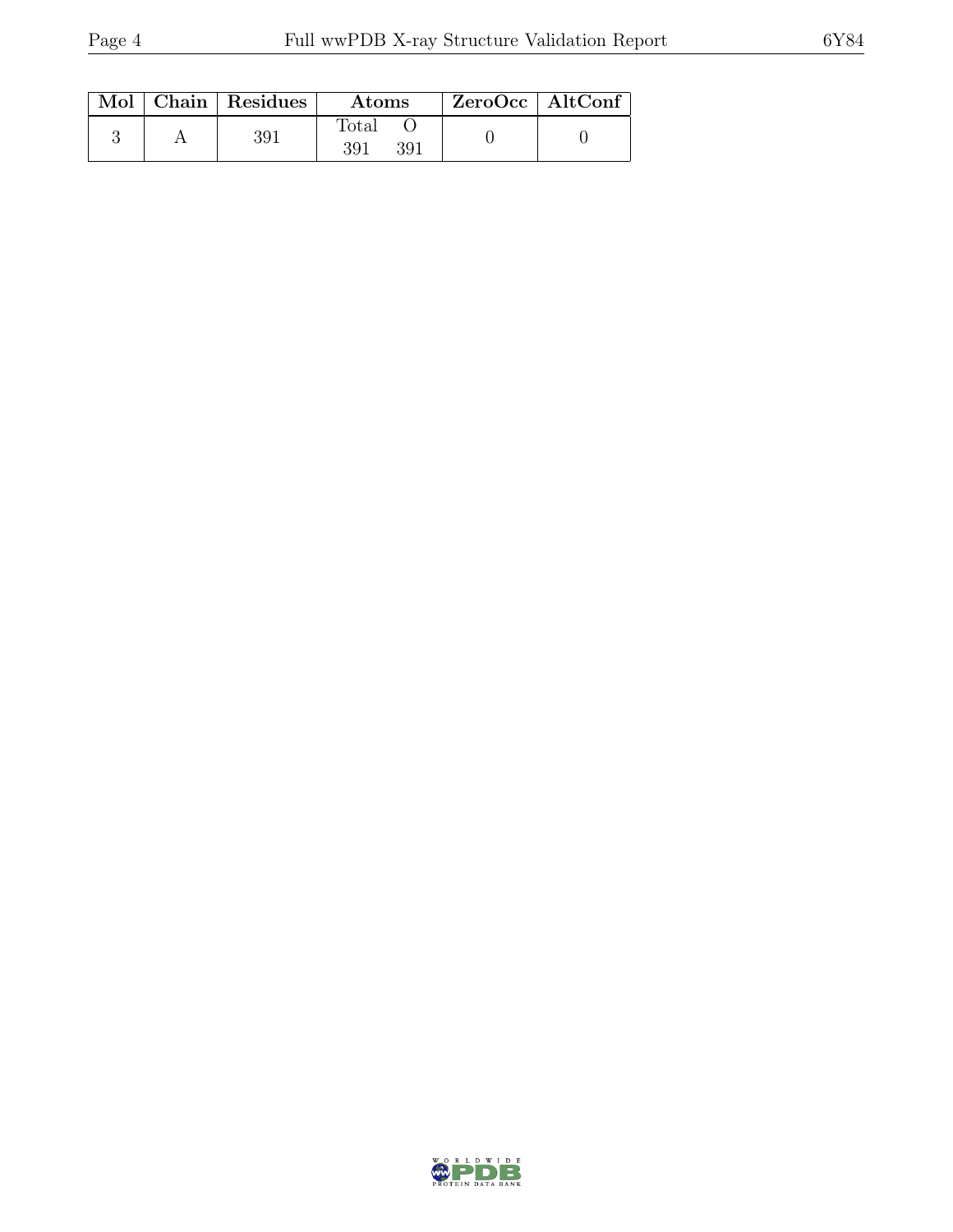# 3 Residue-property plots  $(i)$

These plots are drawn for all protein, RNA, DNA and oligosaccharide chains in the entry. The first graphic for a chain summarises the proportions of the various outlier classes displayed in the second graphic. The second graphic shows the sequence view annotated by issues in geometry and electron density. Residues are color-coded according to the number of geometric quality criteria for which they contain at least one outlier:  $green = 0$ , yellow  $= 1$ , orange  $= 2$  and red  $= 3$  or more. A red dot above a residue indicates a poor fit to the electron density (RSRZ > 2). Stretches of 2 or more consecutive residues without any outlier are shown as a green connector. Residues present in the sample, but not in the model, are shown in grey.

> PHE GLN

 $6\%$  .

- Chain A: 93% S1 • T24 • L27 R40  $\frac{6}{545}$  • **•**<br>E47 **•**<br>150 **•**  $\frac{1}{2}$  $\bullet$   $\bullet$ **v** 154 • P<sub>168</sub> F294 •  $\frac{1}{\frac{1}{2002}}$  $\frac{1}{2}$ T304 • S121 P122 Y126  $\frac{127}{2}$ C<sub>128</sub> M165 G179 V186 D187 D197 R298 V86 L87 N95 T98
- Molecule 1: 3C-like proteinase nsp5

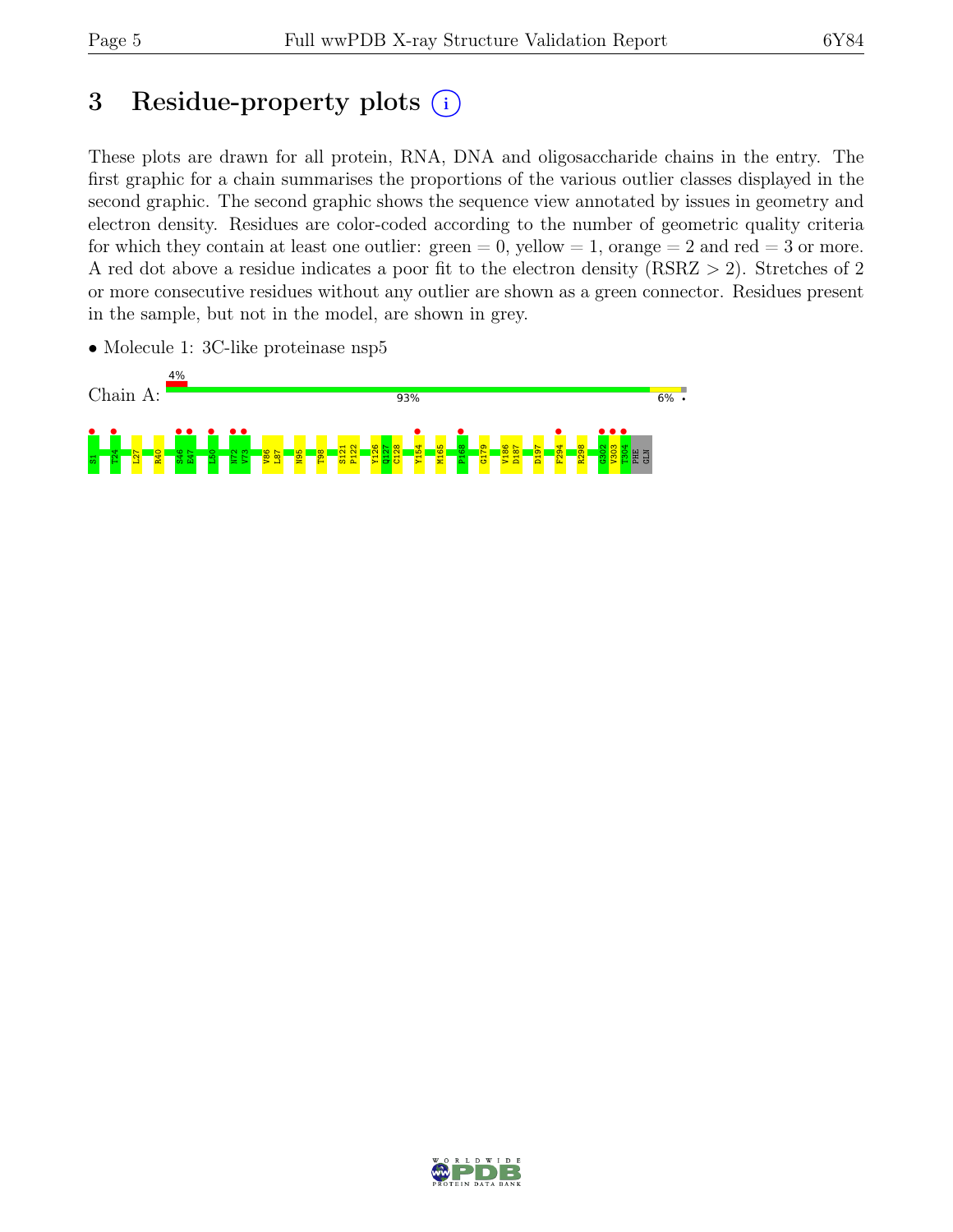## 4 Data and refinement statistics  $(i)$

| Property                                                         | Value                                    | <b>Source</b> |
|------------------------------------------------------------------|------------------------------------------|---------------|
| Space group                                                      | C121                                     | Depositor     |
| Cell constants                                                   | $112.81\text{\AA}$<br>52.95Å<br>44.63Å   |               |
| a, b, c, $\alpha$ , $\beta$ , $\gamma$                           | $103.16^{\circ}$ 90.00°<br>$90.00^\circ$ | Depositor     |
| Resolution $(A)$                                                 | $54.93 - 1.39$                           | Depositor     |
|                                                                  | $54.92 - 1.39$                           | <b>EDS</b>    |
| % Data completeness                                              | $\overline{97.5}$ $(54.93-1.39)$         | Depositor     |
| (in resolution range)                                            | $97.5(54.92-1.39)$                       | <b>EDS</b>    |
| $R_{merge}$                                                      | 0.06                                     | Depositor     |
| $\mathrm{R}_{sym}$                                               | (Not available)                          | Depositor     |
| $\sqrt{I/\sigma(I)}>1$                                           | 1.34 (at $1.39\text{\AA}$ )              | Xtriage       |
| Refinement program                                               | <b>BUSTER</b>                            | Depositor     |
|                                                                  | $0.178$ ,<br>0.200                       | Depositor     |
| $R, R_{free}$                                                    | $0.186$ ,<br>0.172                       | DCC           |
| $R_{free}$ test set                                              | 2585 reflections $(5.14\%)$              | wwPDB-VP      |
| Wilson B-factor $(A^2)$                                          | 14.9                                     | Xtriage       |
| Anisotropy                                                       | 0.443                                    | Xtriage       |
| Bulk solvent $k_{sol}(\text{e}/\text{A}^3), B_{sol}(\text{A}^2)$ | (Not available), (Not available)         | <b>EDS</b>    |
| L-test for twinning <sup>2</sup>                                 | $< L >$ = 0.50, $\lt L^2$ > = 0.34       | Xtriage       |
| Estimated twinning fraction                                      | No twinning to report.                   | Xtriage       |
| $F_o, F_c$ correlation                                           | 0.97                                     | <b>EDS</b>    |
| Total number of atoms                                            | 2950                                     | wwPDB-VP      |
| Average B, all atoms $(A^2)$                                     | 20.0                                     | wwPDB-VP      |

Xtriage's analysis on translational NCS is as follows: The largest off-origin peak in the Patterson function is 9.95% of the height of the origin peak. No significant pseudotranslation is detected.

<sup>&</sup>lt;sup>2</sup>Theoretical values of  $\langle |L| \rangle$ ,  $\langle L^2 \rangle$  for acentric reflections are 0.5, 0.333 respectively for untwinned datasets, and 0.375, 0.2 for perfectly twinned datasets.



<span id="page-5-1"></span><span id="page-5-0"></span><sup>1</sup> Intensities estimated from amplitudes.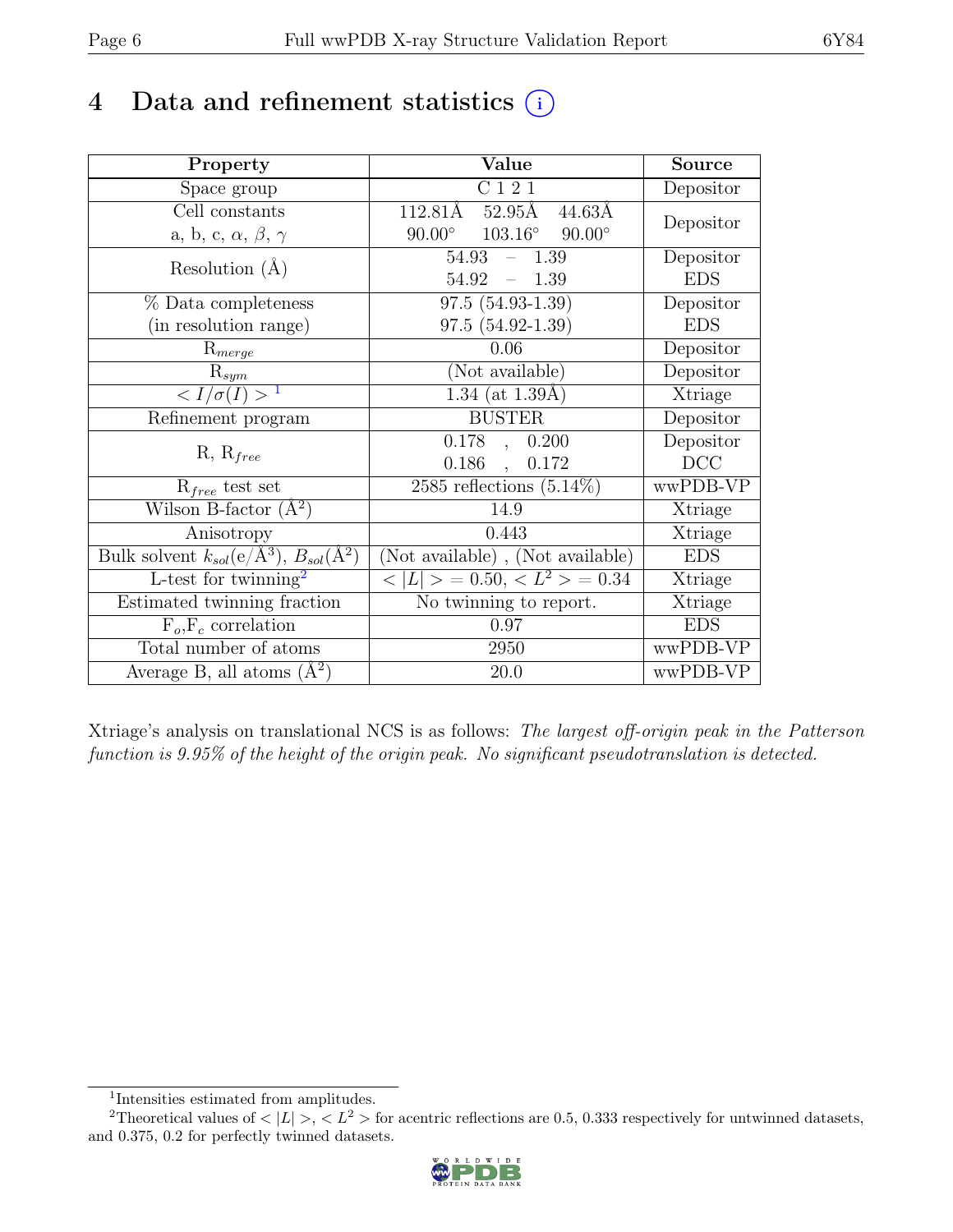# 5 Model quality  $(i)$

## 5.1 Standard geometry  $(i)$

Bond lengths and bond angles in the following residue types are not validated in this section: DMS

The Z score for a bond length (or angle) is the number of standard deviations the observed value is removed from the expected value. A bond length (or angle) with  $|Z| > 5$  is considered an outlier worth inspection. RMSZ is the root-mean-square of all Z scores of the bond lengths (or angles).

|  | Mol   Chain |      | Bond lengths                    | Bond angles |        |  |
|--|-------------|------|---------------------------------|-------------|--------|--|
|  |             |      | RMSZ $ #Z  > 5$ RMSZ $ #Z  > 5$ |             |        |  |
|  |             | 0.37 | 0/2601                          | 0.59        | 0/3528 |  |

There are no bond length outliers.

There are no bond angle outliers.

There are no chirality outliers.

There are no planarity outliers.

#### 5.2 Too-close contacts  $(i)$

In the following table, the Non-H and H(model) columns list the number of non-hydrogen atoms and hydrogen atoms in the chain respectively. The H(added) column lists the number of hydrogen atoms added and optimized by MolProbity. The Clashes column lists the number of clashes within the asymmetric unit, whereas Symm-Clashes lists symmetry-related clashes.

| Mol |      |      | Chain   Non-H   H(model)   H(added)   Clashes   Symm-Clashes |
|-----|------|------|--------------------------------------------------------------|
|     | 2543 | 2484 |                                                              |
|     |      |      |                                                              |
|     | 391  |      |                                                              |
|     | 2950 |      |                                                              |

The all-atom clashscore is defined as the number of clashes found per 1000 atoms (including hydrogen atoms). The all-atom clashscore for this structure is 3.

All (15) close contacts within the same asymmetric unit are listed below, sorted by their clash magnitude.

| Atom-1             | Atom-2         | Interatomic<br>distance $(A)$ | $\operatorname{Clash}$<br>overlap $(A)$ |
|--------------------|----------------|-------------------------------|-----------------------------------------|
| 1:A:165[A].MET:HE1 | 1:A:187:ASP:HA | .64                           |                                         |

Continued on next page...

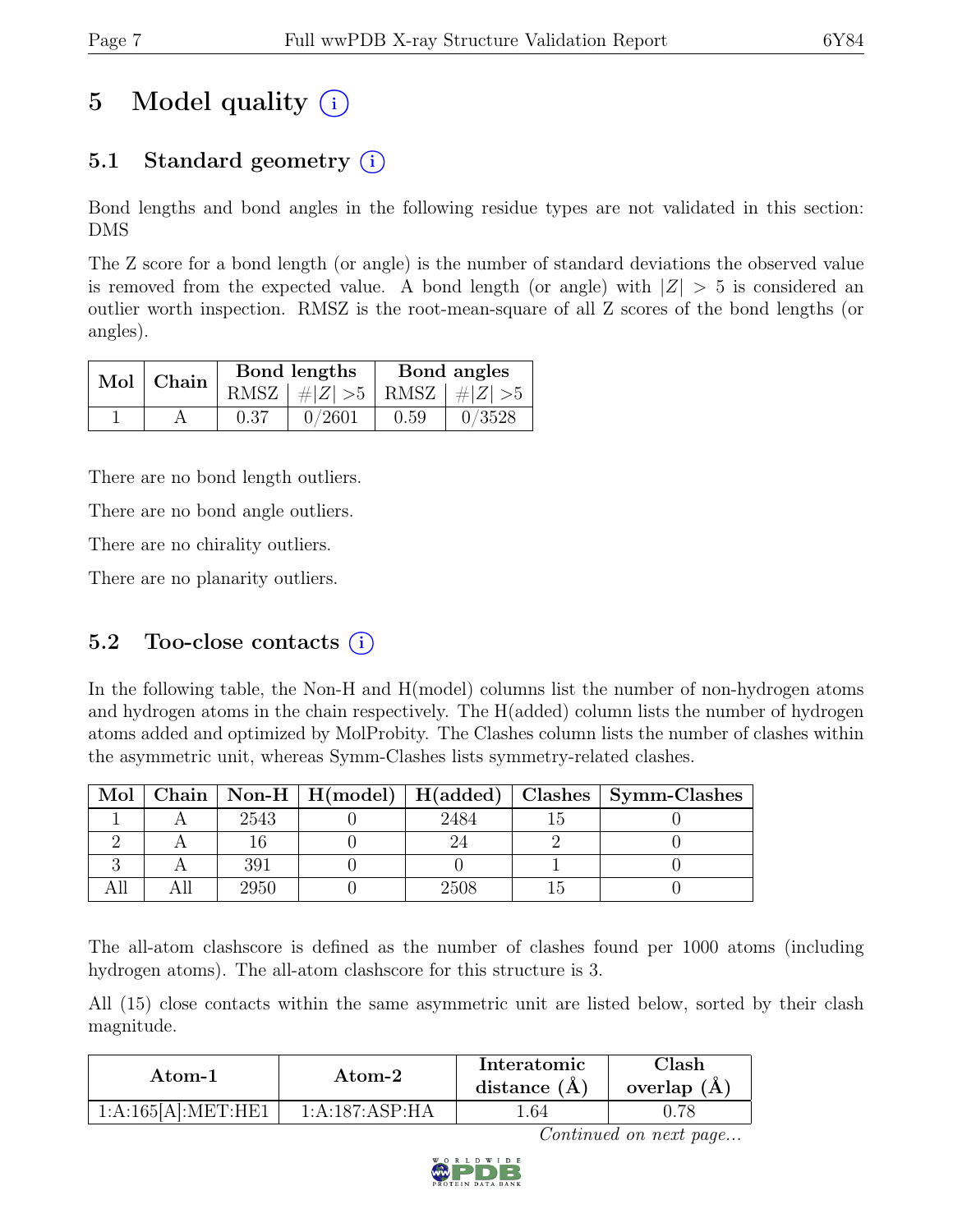| Atom-1             | Atom-2             | Interatomic      | Clash           |
|--------------------|--------------------|------------------|-----------------|
|                    |                    | distance $(\AA)$ | overlap $(\AA)$ |
| 1:A:298:ARG:HD2    | 2:A:403:DMS:H12    | 1.81             | 0.62            |
| 1:A:197:ASP:HA     | 3:A:530:HOH:O      | 2.01             | 0.60            |
| 1:A:165[A]:MET:CE  | 1:A:187:ASP:HA     | 2.31             | 0.57            |
| 1:A:126:TYR:HE1    | 1:A:128[B]:CYS:SG  | 2.27             | 0.57            |
| 1:A:298:ARG:HH21   | 2:A:403:DMS:H13    | 1.69             | 0.56            |
| 1:A:40:ARG:HA      | 1: A:87: LEU: HG   | 1.87             | 0.56            |
| 1:A:294[B]:PHE:CD2 | 1:A:298:ARG:NH1    | 2.74             | 0.55            |
| 1:A:298:ARG:HG3    | 1:A:303:VAL:HB     | 1.89             | 0.54            |
| 1: A:126:TYR:HE1   | 1:A:128[B]:CYS:HG  | 1.58             | 0.50            |
| 1:A:294[B]:PHE:CE2 | 1:A:298:ARG:NH1    | 2.79             | 0.49            |
| 1:A:86[A]:VAL:HG13 | 1: A:179: GLY: HA2 | 1.95             | 0.49            |
| 1:A:165[A]:MET:SD  | 1:A:186:VAL:O      | 2.77             | 0.42            |
| 1:A:121:SER:HA     | 1:A:122:PRO:HD3    | 1.92             | 0.41            |
| 1: A:95: ASN:HB3   | 1: A:98:THR:OG1    | 2.21             | 0.40            |

Continued from previous page...

There are no symmetry-related clashes.

#### 5.3 Torsion angles (i)

#### 5.3.1 Protein backbone  $(i)$

In the following table, the Percentiles column shows the percent Ramachandran outliers of the chain as a percentile score with respect to all X-ray entries followed by that with respect to entries of similar resolution.

The Analysed column shows the number of residues for which the backbone conformation was analysed, and the total number of residues.

| $\vert$ Mol $\vert$ Chain $\vert$ | Analysed                                                  |  | Favoured   Allowed   Outliers   Percentiles |  |  |
|-----------------------------------|-----------------------------------------------------------|--|---------------------------------------------|--|--|
|                                   | $326/306 (106\%)$   320 (98%)   5 (2%)   1 (0%)   41   18 |  |                                             |  |  |

All (1) Ramachandran outliers are listed below:

| Chain. | Res | Dе |
|--------|-----|----|
|        |     |    |

#### 5.3.2 Protein side chains  $(i)$

In the following table, the Percentiles column shows the percent sidechain outliers of the chain as a percentile score with respect to all X-ray entries followed by that with respect to entries of similar

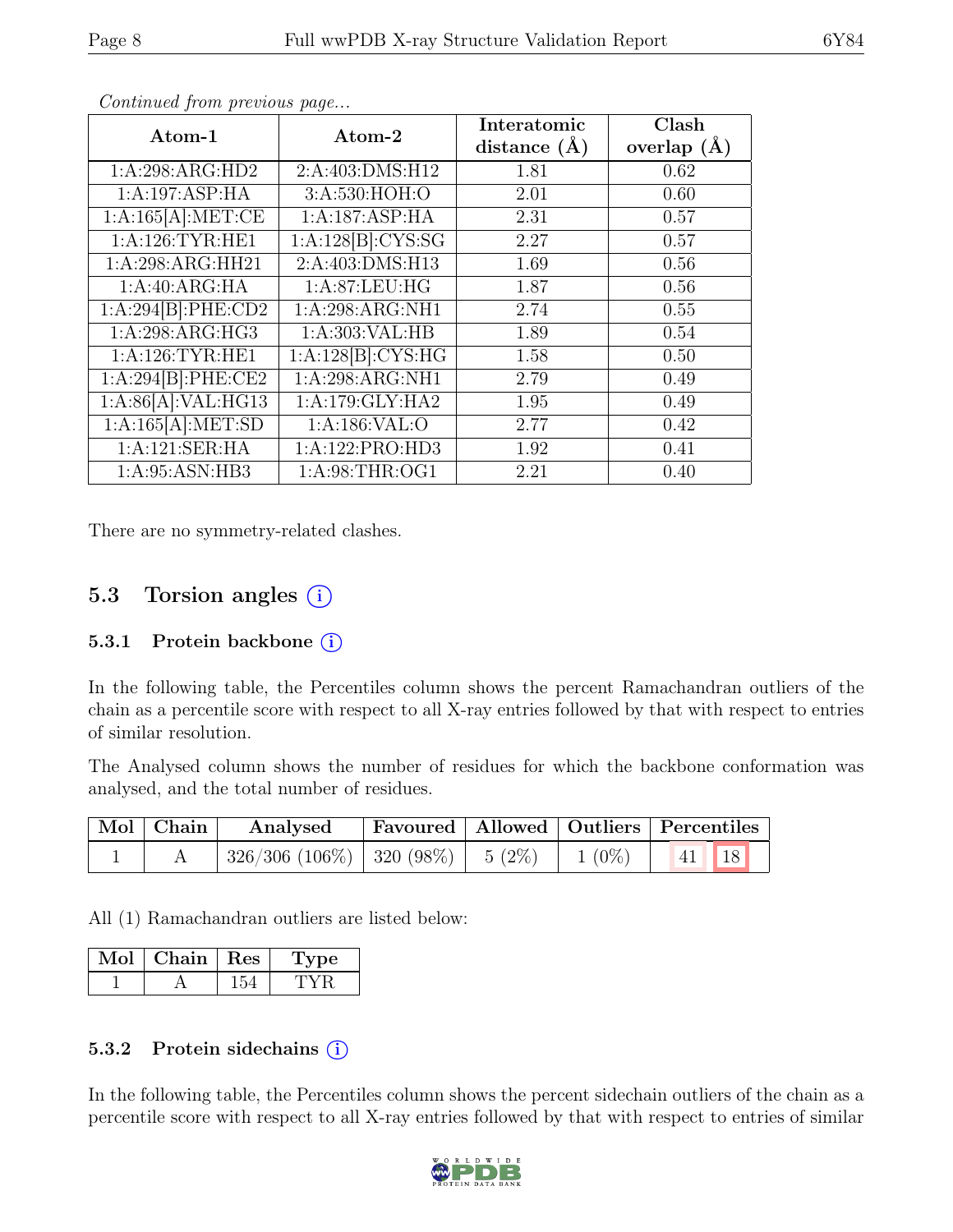resolution.

The Analysed column shows the number of residues for which the sidechain conformation was analysed, and the total number of residues.

| Mol Chain | Analysed                        |          | Rotameric   Outliers   Percentiles |  |  |
|-----------|---------------------------------|----------|------------------------------------|--|--|
|           | $285/263$ (108\%)   284 (100\%) | $1(0\%)$ | 91 78                              |  |  |

All (1) residues with a non-rotameric sidechain are listed below:

| Mol | Chain   Res | 'De- |
|-----|-------------|------|
|     |             |      |

Sometimes sidechains can be flipped to improve hydrogen bonding and reduce clashes. All (2) such sidechains are listed below:

| Mol | ${\rm Chain}$ | $\operatorname{Res}$ | ype     |
|-----|---------------|----------------------|---------|
|     |               | ۱9                   | $-141N$ |
|     |               |                      |         |

#### 5.3.3 RNA  $(i)$

There are no RNA molecules in this entry.

## 5.4 Non-standard residues in protein, DNA, RNA chains (i)

There are no non-standard protein/DNA/RNA residues in this entry.

## 5.5 Carbohydrates (i)

There are no monosaccharides in this entry.

## 5.6 Ligand geometry  $(i)$

4 ligands are modelled in this entry.

In the following table, the Counts columns list the number of bonds (or angles) for which Mogul statistics could be retrieved, the number of bonds (or angles) that are observed in the model and the number of bonds (or angles) that are defined in the Chemical Component Dictionary. The Link column lists molecule types, if any, to which the group is linked. The Z score for a bond length (or angle) is the number of standard deviations the observed value is removed from the expected value. A bond length (or angle) with  $|Z| > 2$  is considered an outlier worth inspection. RMSZ is the root-mean-square of all Z scores of the bond lengths (or angles).

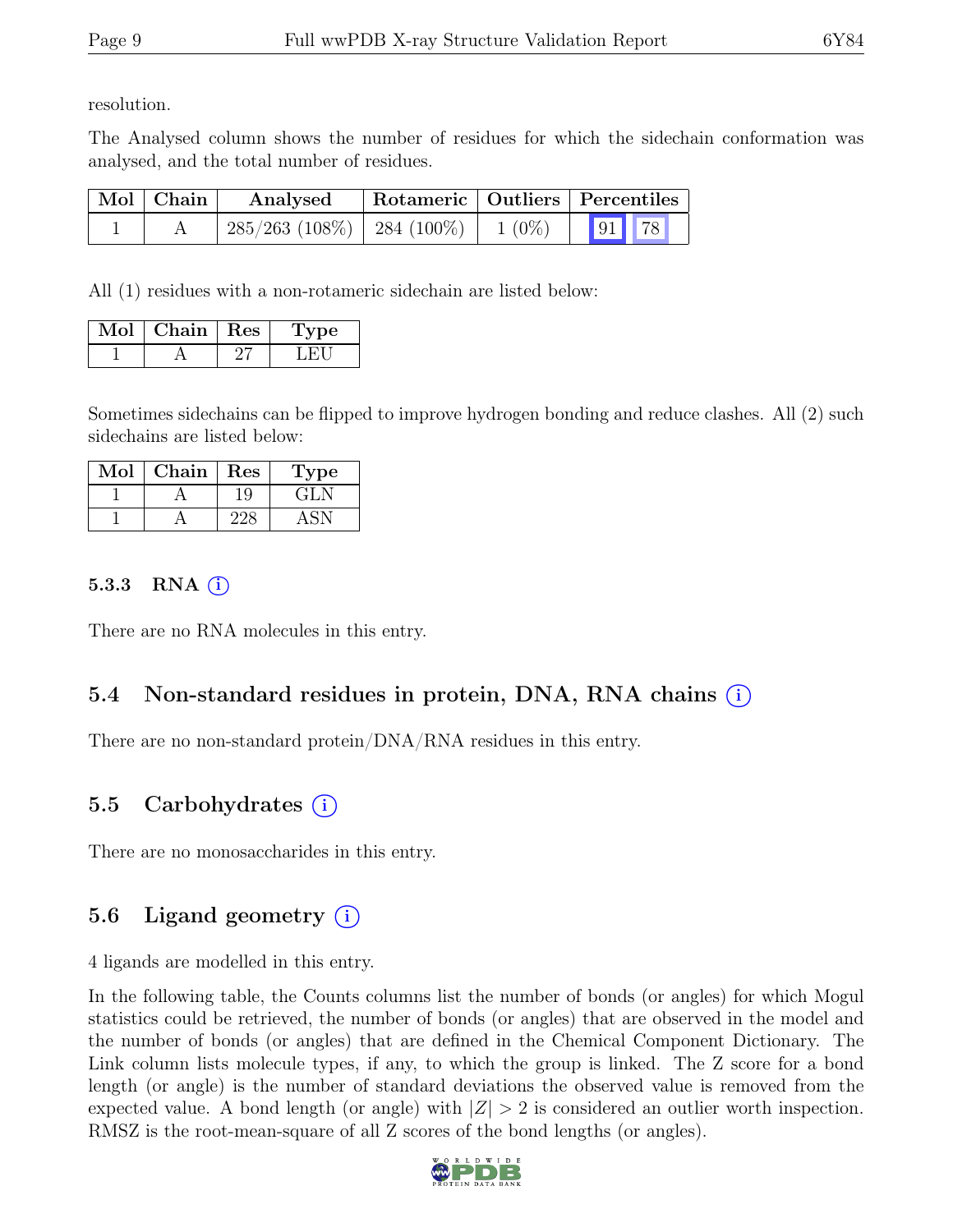| Mol            | Type | Chain | $\operatorname{Res}$ | Link                     | Bond lengths |             |        | Bond angles |         |  |
|----------------|------|-------|----------------------|--------------------------|--------------|-------------|--------|-------------|---------|--|
|                |      |       |                      | Counts                   | <b>RMSZ</b>  | # $ Z  > 2$ | Counts | <b>RMSZ</b> | Z <br># |  |
| $\overline{2}$ | DMS  | А     | 404                  | $\overline{\phantom{m}}$ | 3,3,3        | 0.33        |        | 3,3,3       | 0.40    |  |
| $\Omega$       | DMS  |       | 402                  | -                        | 3,3,3        | $0.26\,$    |        | 3,3,3       | 0.40    |  |
| $\Omega$       | DMS  |       | 403                  | $\overline{\phantom{a}}$ | 3,3,3        | 0.15        |        | 3,3,3       | 0.51    |  |
| $\overline{2}$ | DMS  |       | 401                  | $\overline{\phantom{a}}$ | 3,3,3        | 0.22        |        | 3,3,3       | 0.20    |  |

There are no bond length outliers.

There are no bond angle outliers.

There are no chirality outliers.

There are no torsion outliers.

There are no ring outliers.

1 monomer is involved in 2 short contacts:

|  |           | Mol   Chain   Res   Type   Clashes   Symm-Clashes |
|--|-----------|---------------------------------------------------|
|  | $403$ DMS |                                                   |

#### 5.7 Other polymers (i)

There are no such residues in this entry.

#### 5.8 Polymer linkage issues (i)

There are no chain breaks in this entry.

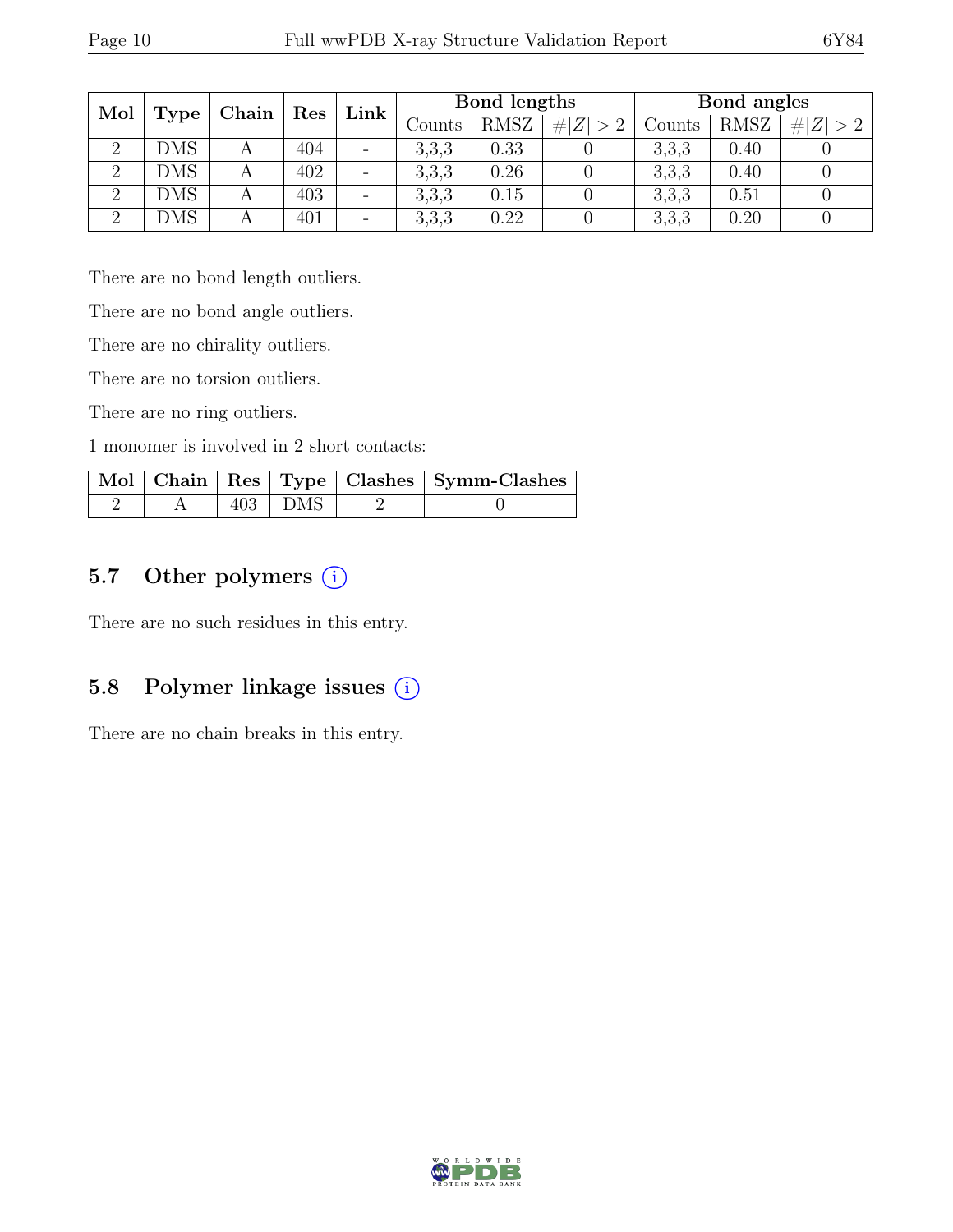## 6 Fit of model and data  $(i)$

## 6.1 Protein, DNA and RNA chains  $(i)$

In the following table, the column labelled ' $\#\text{RSRZ}>2$ ' contains the number (and percentage) of RSRZ outliers, followed by percent RSRZ outliers for the chain as percentile scores relative to all X-ray entries and entries of similar resolution. The OWAB column contains the minimum, median,  $95<sup>th</sup>$  percentile and maximum values of the occupancy-weighted average B-factor per residue. The column labelled 'Q< 0.9' lists the number of (and percentage) of residues with an average occupancy less than 0.9.

| Mol Chain | Analysed $ \langle \text{RSRZ}\rangle $ |      | $\#\text{RSRZ}\text{>2}$                      | $\mid$ OWAB(Å <sup>2</sup> ) $\mid$ Q<0.9 |  |
|-----------|-----------------------------------------|------|-----------------------------------------------|-------------------------------------------|--|
|           | 304/306(99%)                            | 0.09 | 13 (4\%)   35   35   11, 17, 31, 44   2 (0\%) |                                           |  |

All (13) RSRZ outliers are listed below:

| Mol          | Chain        | $\operatorname{Res}$ | <b>Type</b> | <b>RSRZ</b> |
|--------------|--------------|----------------------|-------------|-------------|
| $\mathbf 1$  | А            | 303                  | <b>VAL</b>  | 5.9         |
| 1            | $\mathbf{A}$ | 304[A]               | <b>THR</b>  | 5.2         |
| $\mathbf{1}$ | A            | 302                  | GLY         | 3.7         |
| $\mathbf 1$  | $\mathbf{A}$ | 46                   | <b>SER</b>  | 3.6         |
| $\mathbf 1$  | A            | 72[A]                | <b>ASN</b>  | 3.3         |
| $\mathbf 1$  | $\mathbf{A}$ | 294[A]               | <b>PHE</b>  | 3.3         |
| $\mathbf 1$  | A            | 73[A]                | <b>VAL</b>  | 3.3         |
| 1            | A            | 154                  | <b>TYR</b>  | 3.2         |
| $\mathbf 1$  | $\mathbf{A}$ | 24                   | THR         | 2.7         |
| $\mathbf 1$  | A            | 50                   | LEU         | 2.6         |
| 1            | A            | 168                  | <b>PRO</b>  | 2.3         |
| 1            | $\mathbf{A}$ | 47                   | GLU         | 2.2         |
| 1            | A            | 1 A                  | <b>SER</b>  | 2.1         |

## 6.2 Non-standard residues in protein, DNA, RNA chains (i)

There are no non-standard protein/DNA/RNA residues in this entry.

## 6.3 Carbohydrates  $(i)$

There are no monosaccharides in this entry.